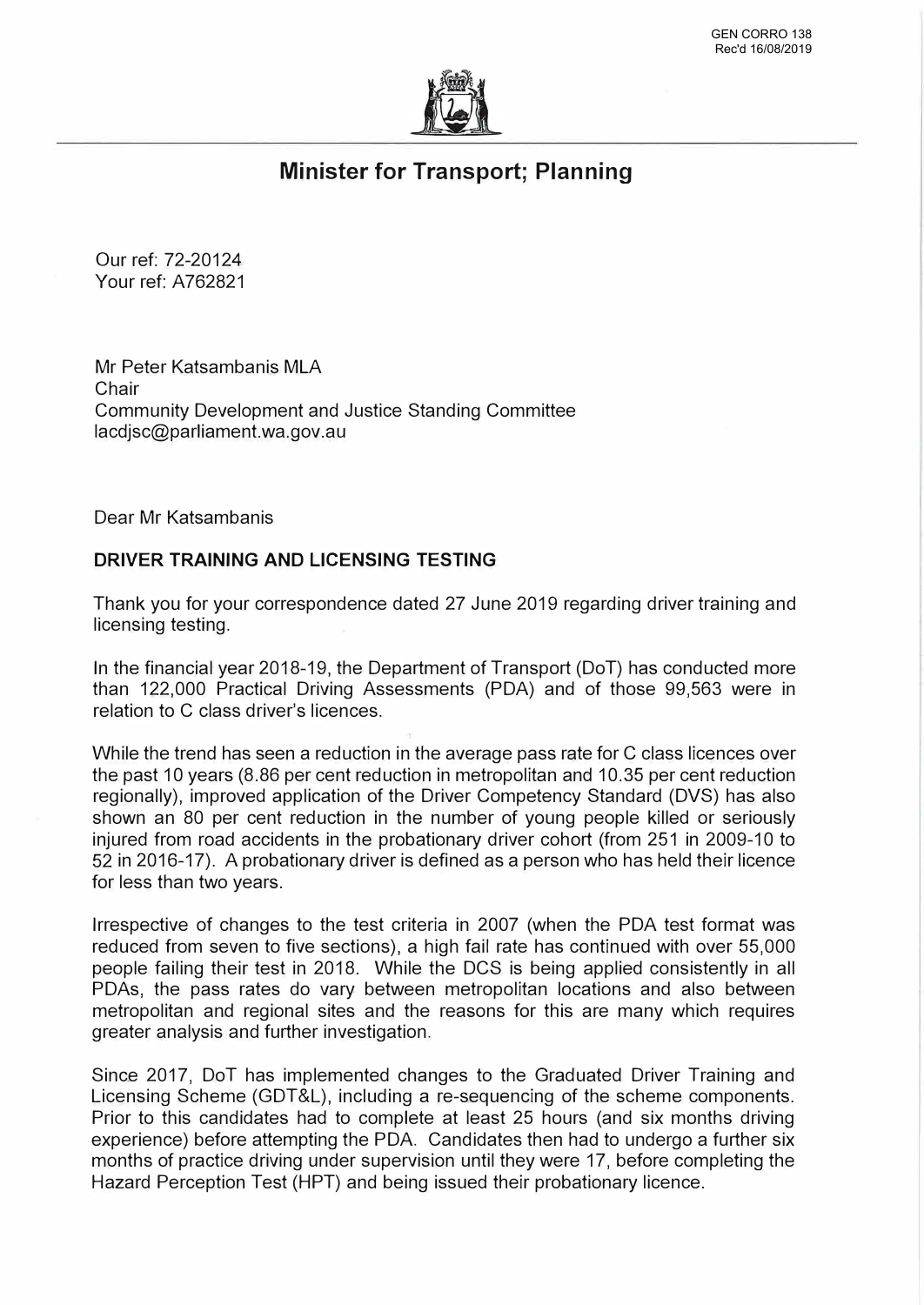Candidates now complete at least 50 hours of supervised driving with at least five of those at night before being eligible to complete the HPT and attempting the PDA at age 17 or older. The PDA is now the final assessment in determining whether a candidate is a competent driver and meets the DCS.

Since the re-sequencing, pass rates across all sites have reduced slightly as the focus has moved to ensuring that only candidates who meet the DCS are successful in obtaining a licence. This also correlates to increased training rigour and auditing requirements of DoT Driver Assessors to ensure they are assessing candidates to the DCS and may be reflected in recent Road Safety Commission crash data in the reduction in young people who make up the State's road toll.

The variation in pass rates between sites may be attributable to the demographic diversity of candidates presenting for a PDA at each location, with overseas applicants for a WA driver's licence reporting high failure rates. DoT's Driver Assessors are regularly audited to ensure they are consistently applying the DCS.

The new iAssess technology now records the PDA, including the all audio interactions between candidates and driving assessors. This is improving the information available to DoT on reasons why candidates are not meeting the driving standard. The PDA test format is designed to identify unsafe driving skills or behaviours within the five sections on specific test criterion. This shows where the candidate may not be consistent with applying the DCS during assessment. This, along with the ability to listen to the iAssess recording is used by the Driver Assessor to provide helpful feedback to the candidate on where they need to improve.

This information is helping influence DoT engagement and education activities. DoT is working with School Drug Education and Road Aware (SDERA) and other stakeholders in improving education on the requirements to meet the DCS. DoT has implemented driver instructor forums at each DoT Service Centre twice a year to discuss reasons why candidates do not meet the standard and to work with the instructor group in improving candidate outcomes.

In Mirrabooka, where the pass rate is lowest, DoT is exploring opportunities to work with the local migrant community on educating new arrivals on WA road rules and driving standards. DoT recently partnered with the Clontarf Aboriginal College at their open day to assist young aboriginal candidates to meet identification requirements, understand the requirements of the GDT&L, and to obtain their learner's permit.

Additionally, DoT has improved the releasing pattern of PDA appointments to ensure that all candidates have the ability to book a PDA in a timely manner. For candidates who require priority assistance for a PDA in order to obtain employment, DoT will on provision of evidence, provide a priority service to assist these customers.

Another measure to help improve novice driver pass rates includes DoT sending text or email messages to remind candidates of their PDA appointment, to present with an appropriate licensed and roadworthy vehicle and gives them the opportunity to reschedule their PDA in advance if they feel they are not fully prepared.